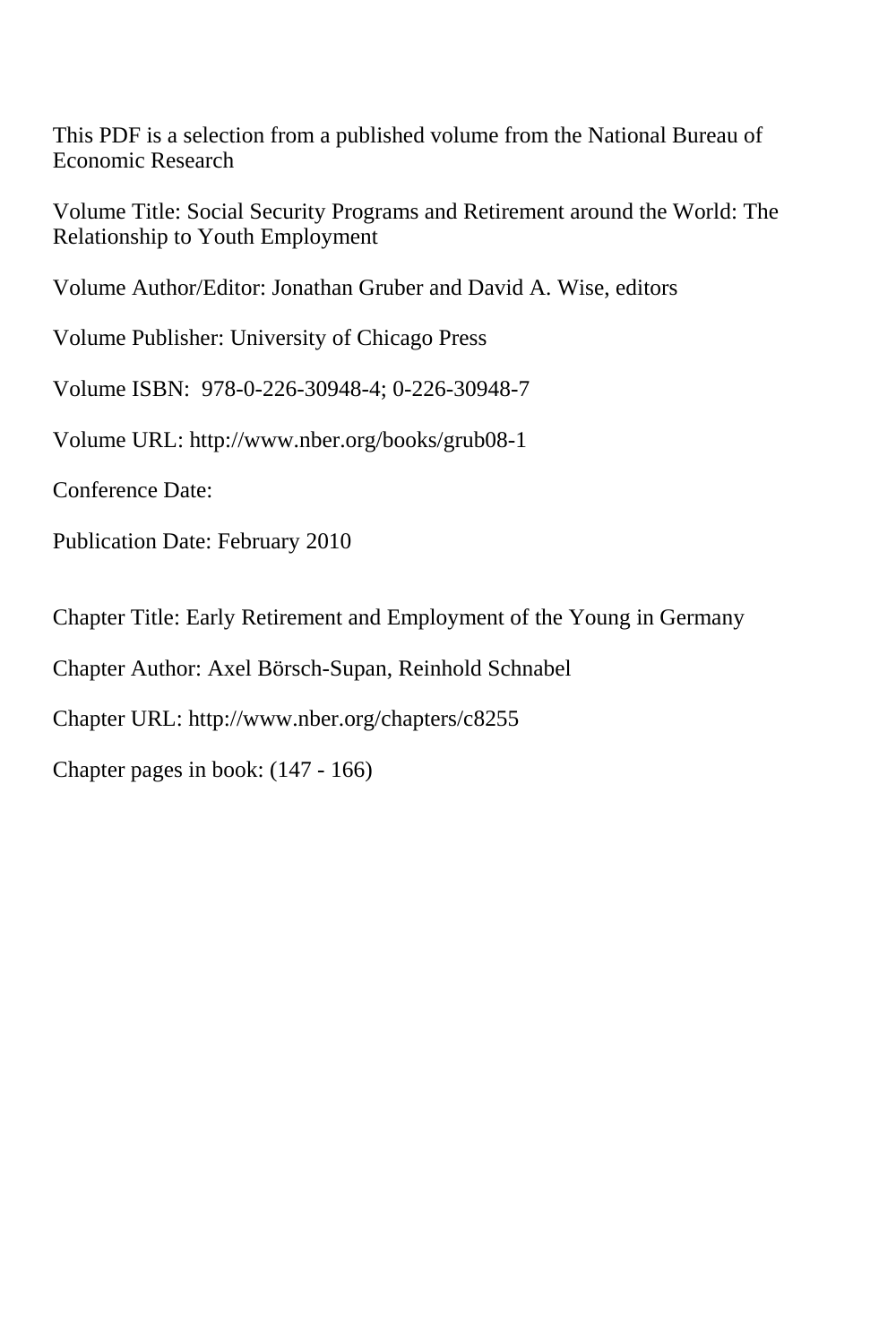# **Early Retirement and Employment of the Young in Germany**

Axel Börsch- Supan and Reinhold Schnabel

#### **5.1 Introduction**

Early retirement in Germany is very costly and amplifies the burden that the German public pension system has to carry due to population aging. Benefits paid to individuals aged sixty-four years or younger are about onequarter of total benefits paid. This corresponds to about 5 percentage points of the current contribution rate.

Our earlier analyses (Börsch- Supan and Schnabel 1998, 1999; Berkel and Börsch- Supan 2004; Börsch- Supan et al. 2004; Börsch- Supan, Schnabel, and Kohnz 2007) have shown that an important reason for the large and costly extent of early retirement in Germany is the force of early retirement incentives built into the German public pension system. The provisions driving workers into early retirement are not accidental side effects of the pension system design. They are still in place, with the explicit motivation to "make room for the young." Underlying this is the popular belief that employment of older individuals crowds out employment of younger individuals. Turned positively, many believe that for each individual sent into early retirement, a younger individual can take up a new job.

The belief is deeply rooted in the analogy of a small enterprise with a fixed

Axel Börsch- Supan is director of the Mannheim Institute for the Economics of Aging (MEA), professor of macroeconomics and economic policy at the University of Mannheim, and a research associate of the National Bureau of Economic Research. Reinhold Schnabel is professor of economics at the University of Duisburg-Essen.

Financial support was provided by the National Institute on Aging through the NBER and by the German Research Foundation (DFG) through Sonderforschungsbereich 504. We are also grateful for financial support by the State of Baden-Württemberg and the German Insurers Association (GDV).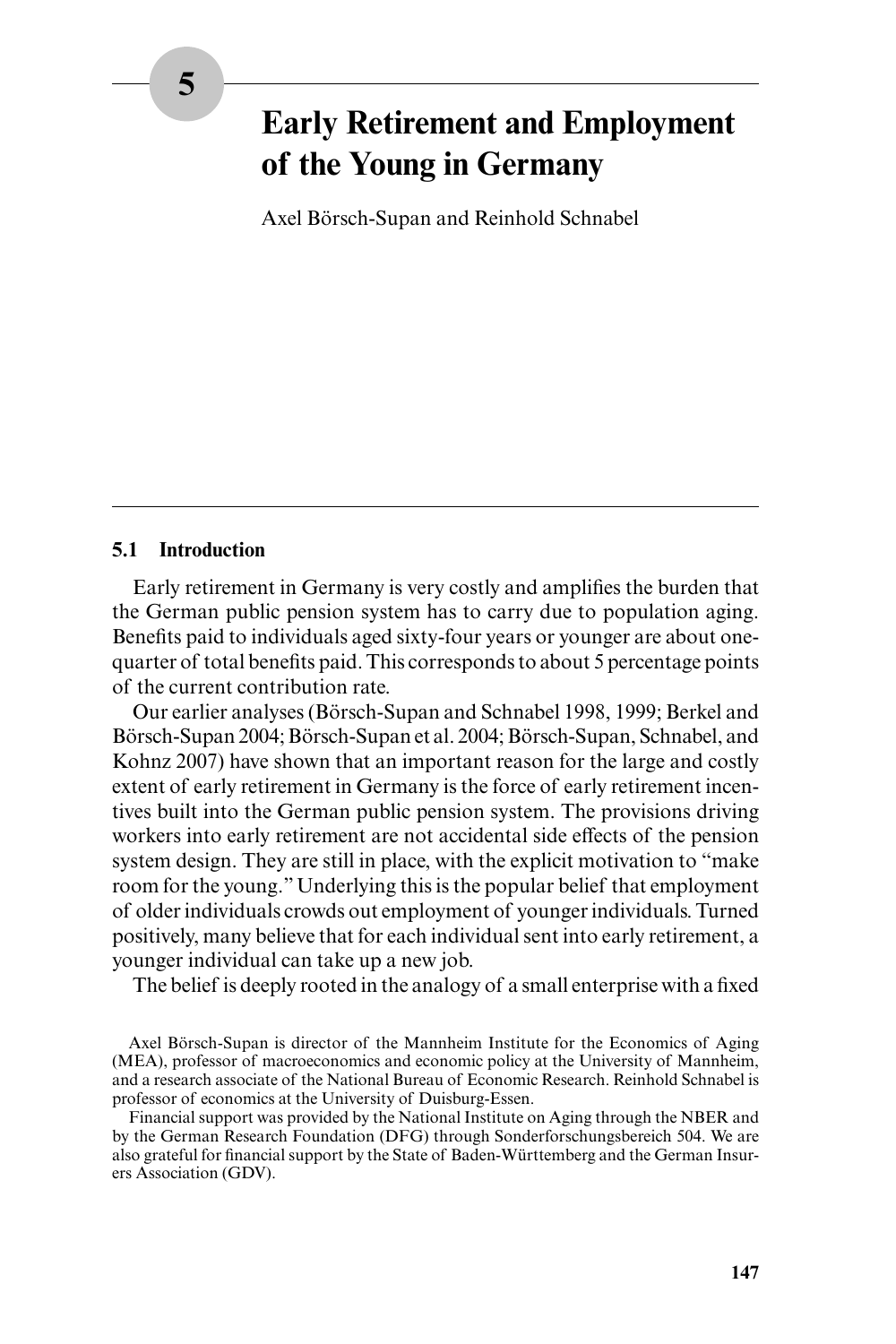and small number of clients who have a fixed demand for the product of the enterprise. Such an enterprise is boxed into a fixed amount of output and therefore can only employ a fixed lump of labor.

This chapter shows that this boxed-in enterprise is not at all a good analogy to an entire economy. In fact, our evidence shows that higher employment of older individuals is *positively* correlated with higher employment of the young. In contrast to the small enterprise just described, entire economies can grow, increasing the demand for all goods and services and therefore also the demand for labor. It is a fallacy to believe that there is a fixed lump of labor to be distributed among the young and the old: jobs for the old do *not* have to be taken away from the young. Moreover, costs for early retirement cannot be put on someone else's shoulders, as enterprises often can do it. In an entire economy, all social transfer expenses have to be borne by tax and contribution payers.

This insight might be unpopular. However, it is anything but new. Figure 5.1 shows data from a set of Organization for Economic Cooperation and Development (OECD) countries clearly indicating that countries with a high prevalence of early retirement generally have *higher* unemployment rates and *lower* employment of the young.

In spite of such suggestive evidence, the misconception of a fixed lump of labor that has to be shared between the old and the young (the "lump of labor fallacy" or the "boxed economy view") keeps dominating much of the policy debate on pension reform in Germany and elsewhere. The suggestive power of a small enterprise with a fixed and small number of clients as a model for the entire economy appears to be stronger than the suggestive power of figure  $5.1$ .<sup>1</sup>

The topic is timely and relevant in Germany. A controversial 2007 reform ("Rente mit  $67$ ") will raise the statutory retirement age from sixty-five to sixty-seven in annual steps between 2012 and 2028. According to the original reform design, at the end of the transition phase in 2028, full benefits will be paid at age sixty-seven, and retirement at age sixty-five will lead to a 7.2 percent reduction (two years times 3.6 percent) of benefits.

This fundamental decision to adjust the length of working life to the increased total life span has been confronted with the argument that raising the retirement age would lead to higher unemployment among the young, and it continues to be watered down. First, already during the legislative process, the actuarial adjustments were limited to persons with an employment career of less than forty-five years—that is, there will be no actuarial adjustment for those with a "full" working life of forty-five years or more. Moreover, the duration of unemployment benefits has been extended for older workers, thereby reversing important decisions of the so- called Hartz

<sup>1.</sup> Figure 5.1 is only suggestive, as it depicts a positive correlation between two macrolevel variables but not a causal relationship; see the following discussion.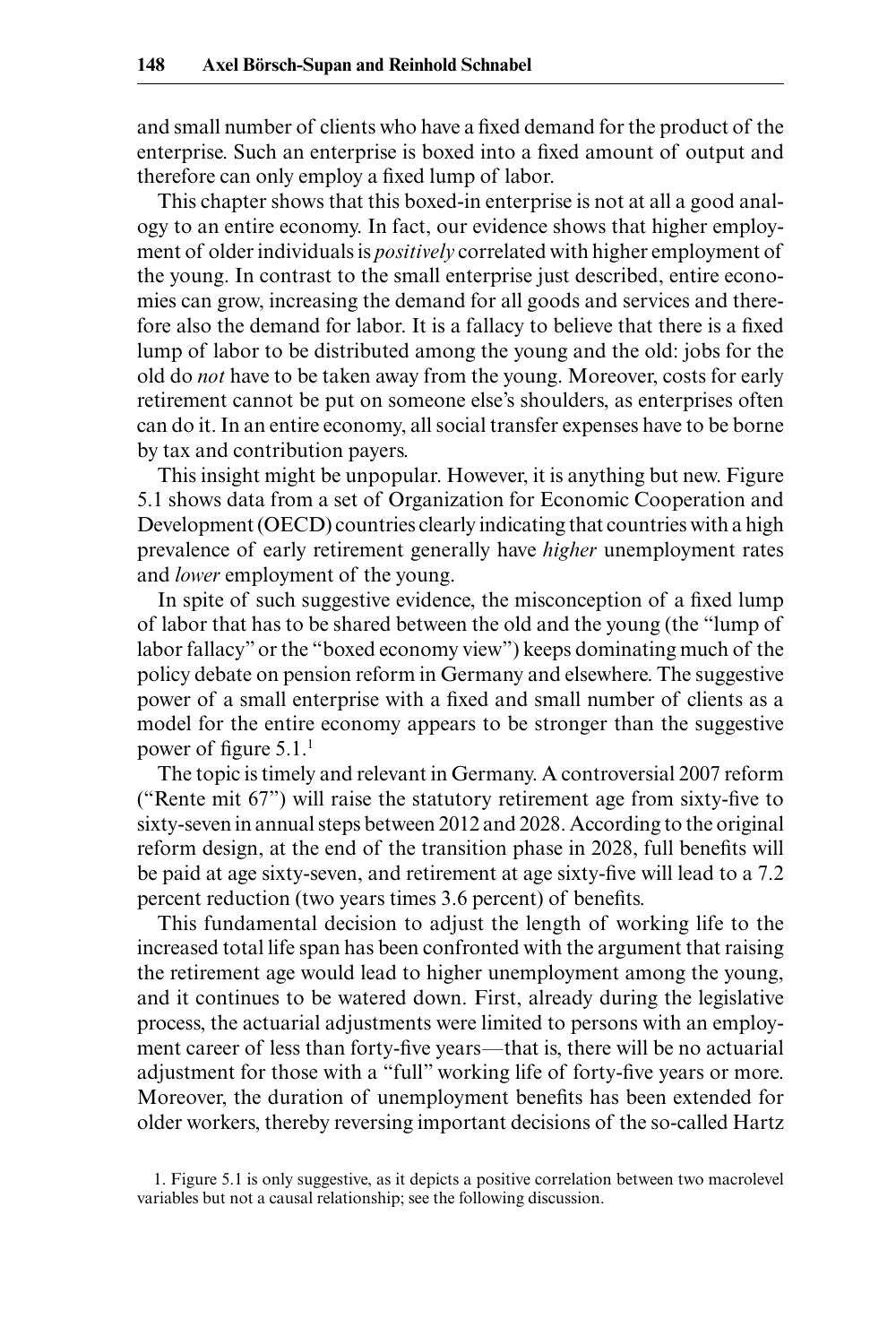

**Fig. 5.1 Early retirement and unemployment in the OECD** *Source:* Own calculations based on OECD *Employment Outlook 2007.*

reforms of the German labor market. Finally, there is increasing pressure by the unions to extend subsidizing part- time retirement. Such subsidies were originally introduced to permit a flexible transition from full-time work via part-time work/part-time retirement to full retirement. However, almost all workers choose to divide the five-year transition period into one block of full- time work and another block of full retirement, effectively reducing the early retirement age by 2.5 years ("Blockaltersteilzeit").

Given the actual policy debate, it would be extremely helpful to know more about the relationship between retirement policy and employment of the young, specifically in Germany, and to provide a causal interpretation of figure 5.1. This is the aim of this chapter. It shows that the German data provide no evidence for the belief that older workers take jobs away from the young. In fact, if there is a link at all, higher employment of older individuals in Germany is positively correlated with higher employment of the young.

The chapter uses various pension design changes in Germany as instruments to identify how higher or lower employment of older individuals has affected the employment of the young. The central question of this chapter, therefore, is: how did pension reforms affect the labor market—in particular, employment and unemployment of the old versus the young?

Section 5.2 of the chapter summarizes important pension reform steps in Germany. Section 5.3 describes employment and unemployment over time by age group and attempts to draw first links between changes in employment patterns and pension reforms. Section 5.4 provides the analytical part of the chapter. We quantify the changes of early retirement incentives over time and measure their effect on older workers' employment. This follows our earlier work. We then answer the central and more difficult question: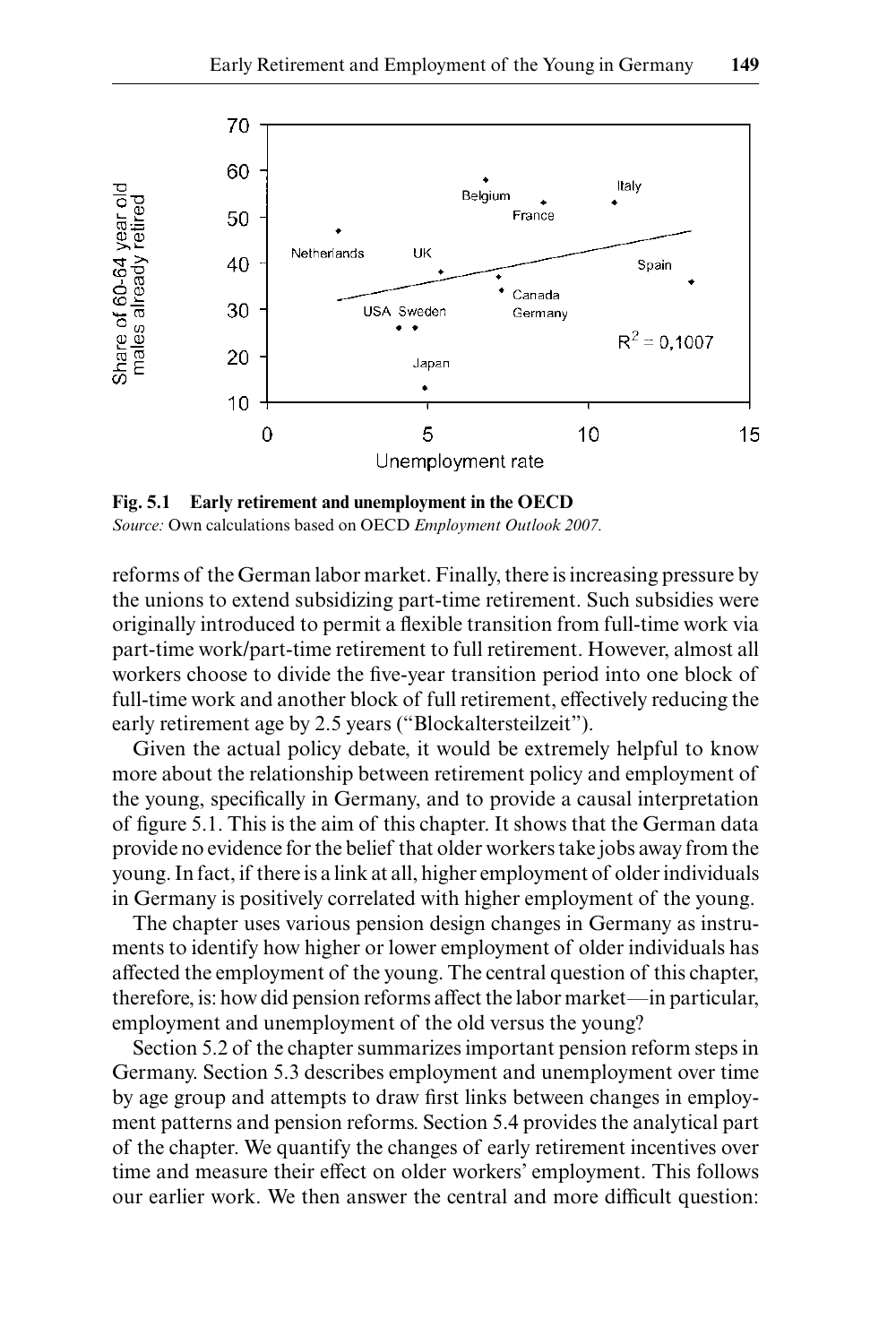how did this affect the labor market, in general, and employment of the young, in particular? Section 5.5 concludes.

Our methodology can be interpreted as a reduced- form analysis. We regress labor market outcomes for the young on employment of the old, using pension policy changes for a regression discontinuity design. We also regress labor market outcomes directly on changes in the policy instruments. The theoretical framework behind this reduced- form analysis is a macroeconomic model of a pension system, labor markets for young and old, and product demand. Such a model is provided, for example, by Börsch- Supan and Ludwig (2008). It is noteworthy that such a model produces a *positive* correlation between retirement age and employment.

Quite clearly, we need "strong" reforms in order to empirically identify the effects of pension policies on labor market outcomes for the young, since there are many confounding factors operating at the same time. In Germany, we can identify several such important reforms that dramatically changed retirement incentives. In response, retirement behavior changed equally dramatically.

Moreover, we have to care about the potential endogeneity of pension policy changes. An endogeneity problem arises if the pension reform was triggered by higher youth unemployment. In this case, the reform cannot be used as an instrument in econometric analysis, and causal analysis will fail.2

Finally, pension reform may be just one element in a reform package, which also includes labor market reforms. In this case, it may be impossible to identify which reform element actually caused the results.

In order to take care of these concerns, we exploit what we know from the historical policy debate (section 5.2) and what we can learn from the labor market outcomes at that time (section 5.3). With respect to endogeneity, we will argue that at least two reforms were not motivated by employment concerns. The first reform came into effect in 1972 in a period of labor shortage, not youth unemployment. The second reform was drafted before reunification in 1989 in a situation of decreasing unemployment and was phased in between 1998 and 2004. This reform was motivated by concerns about the long-term solvency of the public pay-as-you-go (PAYG) pension system (Prognos 1995, 1998) in the face of population aging.

Potentially confounding factors were other reforms in Germany, among them being the extension of worker protection rules (layoff protection), the reductions in standard working hours through collective contracts, various changes in education policy (increasing educational attainment, prolonged education), and changes in immigration policy. Most of these other policy changes can be dated precisely. Hence, we focus on those pension reforms that did not concur with general labor market reforms. In addition, we will

2. A causal interpretation of figure 5.1 suffers from this critique.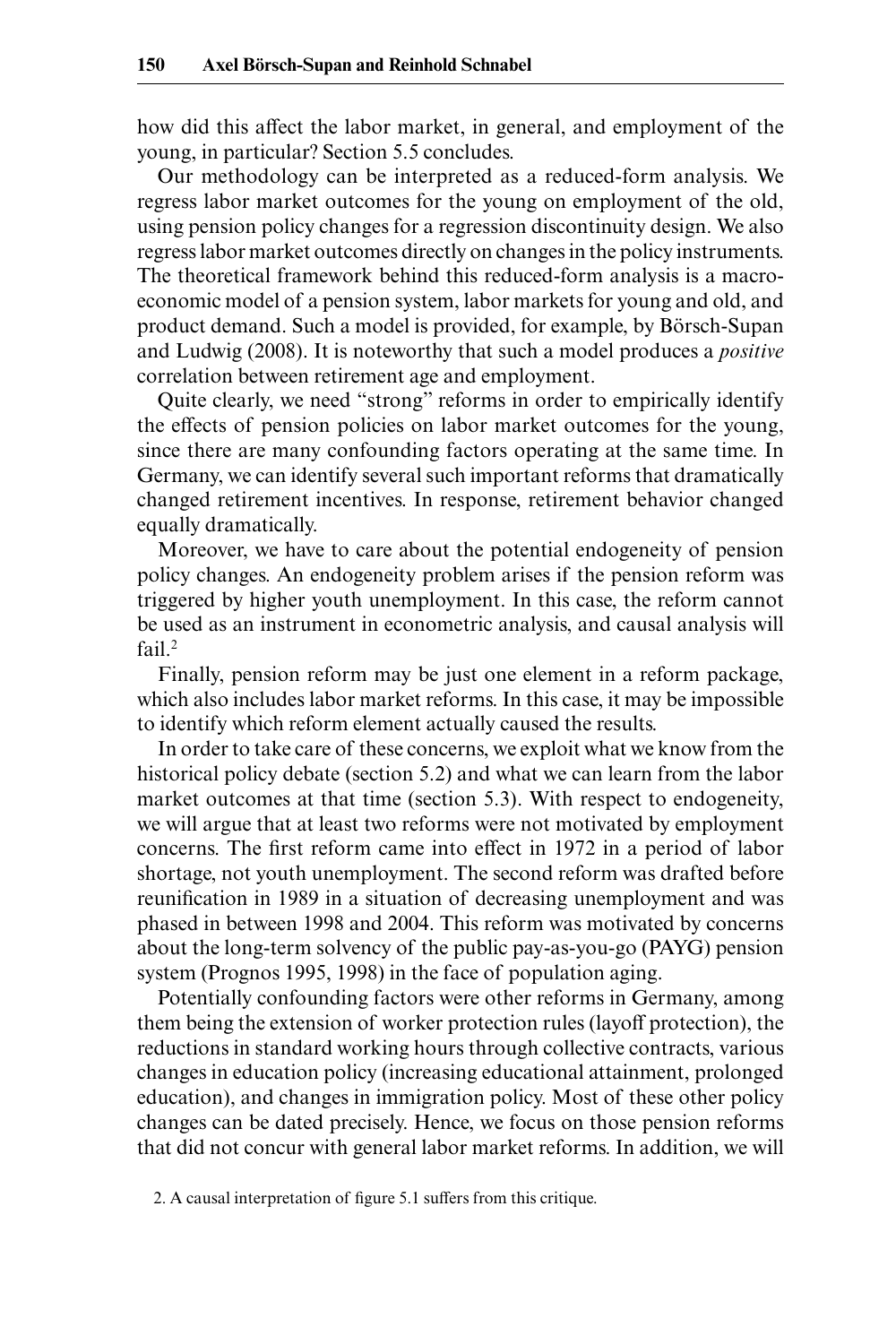investigate the time and lag patterns in order to minimize the contamination of the relation between retirement and employment of the young.

#### **5.2 Regimes of Retirement Policies in Germany**

The German pension system, designed by Bismarck almost 120 years ago, began as a funded system but was transformed into a pay-as-you-go system in 1957 after about half of the capital stock was lost in two world wars and a hyperinflation.

As opposed to other countries such as the United Kingdom and the Netherlands, which originally adopted a Beveridgian social security system that provided only a base pension, public pensions in Germany are designed to extend the standard of living that was achieved during working life also to the time after retirement: individual pension benefits are essentially proportional to individual labor income averaged over the entire life course and feature only few redistributive properties.

The following brief history of the German pension system distinguishes four phases:<sup>3</sup> (a) a relatively stable phase after the introduction of the payas- you- go system until 1972; (b) a phase of increasing generosity precipitated by the 1972 pension reform; (c) a phase of cost- cutting reforms after 1992, leading to a sustainable pension system by  $2007$ ; and (d) first signs that we may actually experience a phase of reform backlash. While this section focuses on pension reforms, we will at several instances refer to the following section 5.3 for concurring labor market outcomes.

#### 5.2.1 Phase 1 (1957 to 1972): Stability

Initially, the pay-as-you-go system introduced in 1957 had a single eligibility age for old-age pension: age sixty-five for men and age sixty for women (conditioned on a minimum number of years of service). Earlier retirement was impossible unless one could prove a disability. Disability rates were very high after World War II and then declined; employment of elderly males was increasing until about 1967 and declined slightly after the recession of 1967 (see the employment history provided in section 5.3—in particular, figure  $5.6$ ).

#### 5.2.2 Phase 2 (1972 to 1992): Increasing Generosity

The 1972 reform was a major change in policy. It introduced "flexible" retirement" by providing old-age pension benefits at age sixty-three, given that workers had a minimum of thirty-five years of which they contributed to the system. These benefits were not actuarially adjusted. It is important to note that the 1972 reform was not motivated by labor market con-

<sup>3.</sup> For a detailed description of the evolution of the German pension system, see Börsch- Supan and Wilke (2006).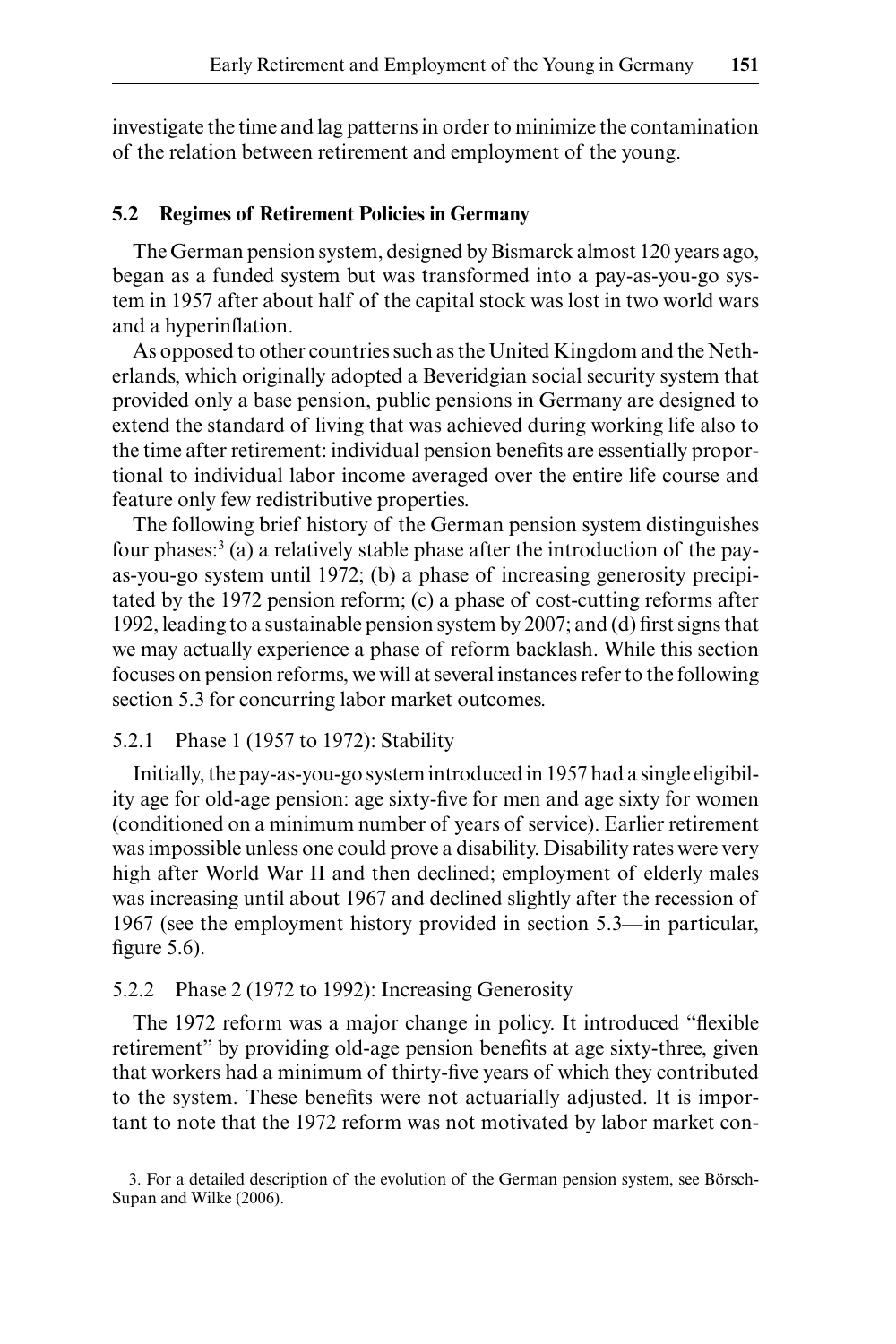cerns. Rather, this very popular bipartisan reform decision was celebrated as a major achievement to provide more leisure to the workers. Indeed, the average retirement age dropped by more than two years, and employment rates of older individuals plummeted (see figure 5.6).

Between 1984 and 1987, early retirement was further extended by creating a "bridge to retirement." The government introduced more generous unemployment insurance benefits for older workers, which were especially attractive in the age range from fifty-five to fifty-nine years: up to thirtytwo months of unemployment insurance benefits at 63 or 68 percent of former net wages. These benefits were not means tested, and job-search activities were not required for those unemployed who were aged fiftyfive and older. In addition, severance pay became tax advantaged for the employees.

As opposed to the 1972 reform, these changes in the eligibility and duration of unemployment benefits were explicitly motivated by the increasing unemployment (see figure 5.2) and the desire to "make room for young workers." As a result of the "bridge to retirement," registered unemployment of the elderly (age fifty-five to fifty-nine) rose immediately, and the pathways to retirement changed dramatically. Disability benefits declined, while the uptake of unemployment insurance became the most important pathway to retirement by 1990 (see figure 5.5).

#### 5.2.3 Phase 3 (1992 to 2007): Sustainability Reforms

Threatened by demographic change, Germany began in the early 1990s a fifteen-year-long process of reform steps. These reform steps were not masterminded; some "happened" due to budget crises and new political constellations. Seen from hindsight, however, the reform steps follow an astoundingly consistent red threat.

## *Step 1: Toward Actuarial Adjustments (1992)*

The first step in the long German reform process was the 1992 reform. It anchored benefits to net rather than to gross wages. This removed an odd mechanism that would have created a vicious cycle of increasing pension benefits in response to increasing contribution rates. At the same time, credits for higher education were abolished and survivor benefits reduced.

The second important element in the 1992 reform was the introduction of "actuarial" adjustments to benefits to retirement age. "Actuarial" is set in quotation marks because the adjustment factors have been set discretionarily at 3.6 percent for each year of earlier retirement and are not directly linked to changes in life expectancy. They are about 1.5 percentage points lower than current life tables, and a 3 percent discount rate would imply.<sup>4</sup>

<sup>4.</sup> Actuarial computations depend on a discount or interest rate, which makes payments made or received at different points in time commensurable. Usually, a rate of 3 percent is assumed—sometimes 4 or 5 percent. The German computations rest on a discount rate of about 1 percent.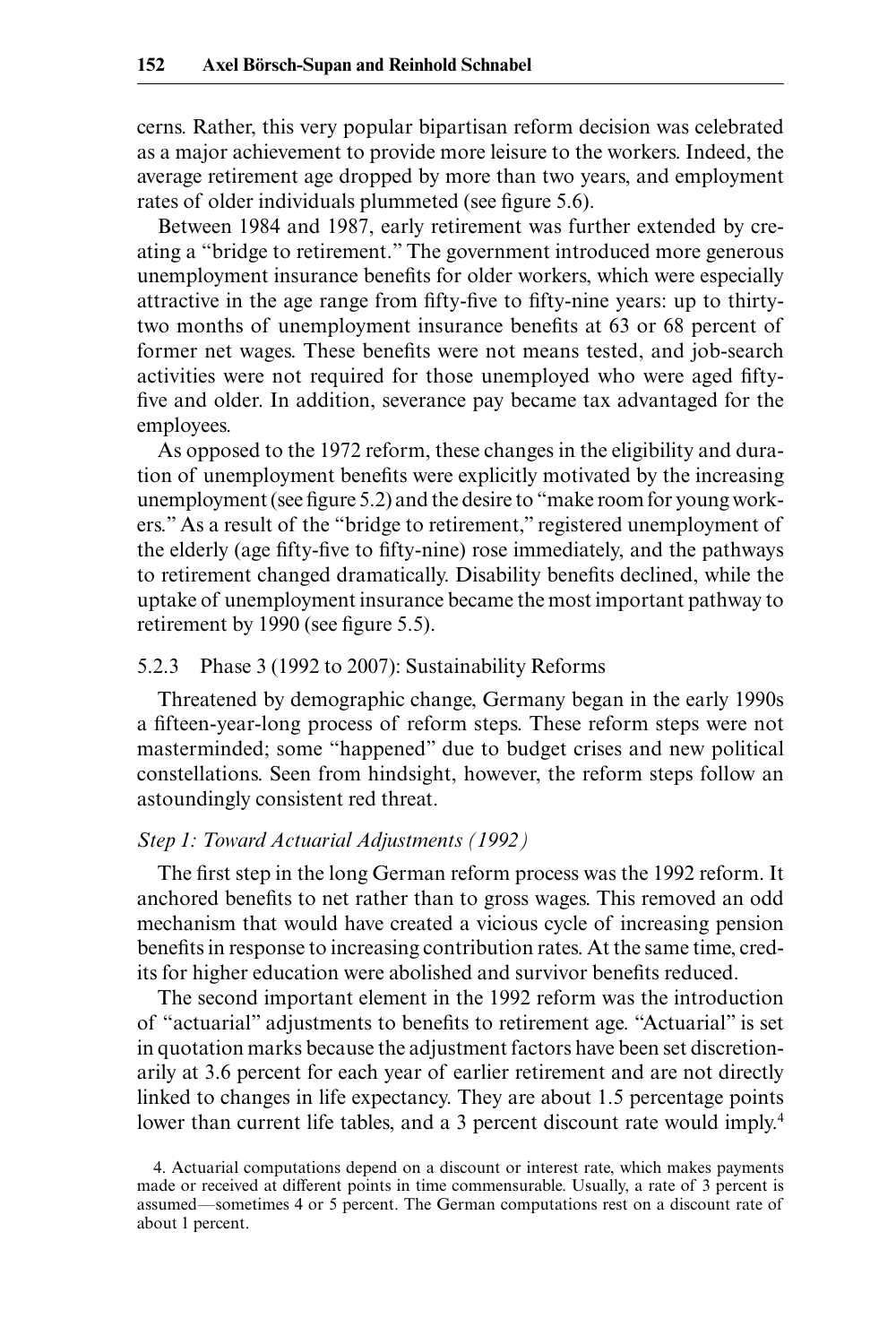Nevertheless, their gradual introduction between 1998 and 2006 reduced incentives to retire early, and retirement age and labor force participation of older individuals has indeed increased since then, almost symmetrically to the decline after the 1972 reform (see figure 5.3 and Börsch-Supan (1992) for an early prediction of this effect).

## *Step 2: Toward a Genuine Multipillar System (2001)*

The financial situation of the pension system worsened rather quickly after the 1998 elections that brought the Social Democrats to power in Germany. As a remarkable irony in politics, the former union leader, then secretary of labor Walter Riester, successfully passed a major reform bill through parliament in 2001.<sup>5</sup>

The Riester reform is a major change of the German public pension system. It changed the monolithic pay-as-you-go retirement insurance to a genuine multipillar system by partially substituting pay-as-you-go financed pensions with funded pensions. The reform aimed to achieve three main objectives. First, the reform was to stabilize contribution rates. The Riester reform law actually states that contribution rates to the public retirement insurance scheme must stay below 20 percent until 2020 and below 22 percent until 2030, while the net replacement rate must stay above 67 percent. Failure must precipitate further government action. Second, a new pillar of supplementary-funded pensions was introduced. Contributions to this pillar are subsidized, either by tax deferral and tax deduction or by direct subsidies. These supplementary pensions, however, are not mandatory. Third, benefits of the pay-as-you-go system were scheduled to be gradually reduced in proportion to the maximum subsidized contribution to the new supplementary pensions.

## *Step 3: Toward Sustainability (2004)*

Although praised as a "century reform," it quickly became obvious that the cost- cutting measures of the Riester reform would not suffice to meet the contribution rate targets. A new reform commission, the Commission for Sustainability in Financing the German Social Insurance Systems, was established in November 2002.<sup>6</sup> Its twin objectives were those of the Riester reform: to stabilize contribution rates, while at the same time ensuring appropriate future benefit levels.

The commission met in 2003 under very different circumstances than Riester faced just a few years earlier. Unexpectedly high unemployment rates and the poor performance of the German economy with extremely low growth rates precipitated a short-run financial crisis of the pension system

<sup>5.</sup> The 2001 reform, therefore, is popularly referred to as the Riester reform.

<sup>6.</sup> This was popularly referred to as the Rürup commission after its chairman, Bert Rürup. The commission was in charge of making reform proposals for the pension system, health care, and long- term care insurance. We only refer to the proposals of the pension group, which was cochaired by one of the authors of this chapter.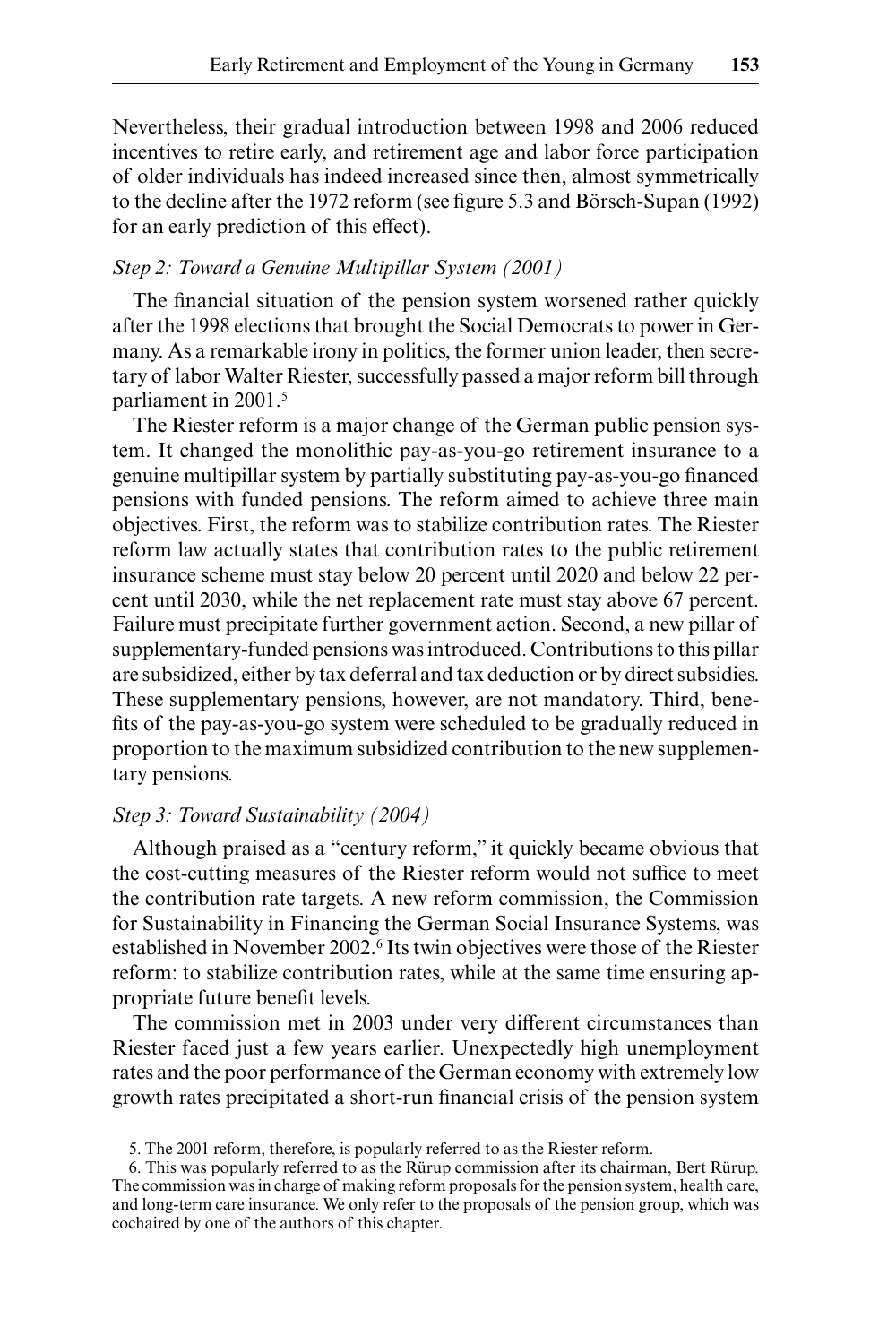and created a sense of urgency for reform. Moreover, the electorate became increasingly aware that stabilizing social security contributions and thus limiting the increase of total labor compensation would be essential for enhancing future growth. This paradigm shift away from thinking in pension claims toward thinking in financing possibilities had a noticeable impact on the commission's reform proposals.

The commission proposed an entire reform package (Kommission 2003). In addition to a gradual shift of the retirement age in proportion to the expected change of life length after retirement, the key element of the commission's reform proposal was a new pension benefit indexation formula, linking benefits to the system dependency ratio, called the "sustainability" formula."<sup>7</sup> It would lead to further decreases in pension benefits vis-à-vis the path planned by the Riester reform. Most of the commission proposals, and most significantly the introduction of the sustainability formula, were quickly passed by the German Parliament in May 2004.

In parallel, the government also passed major changes to the unemployment insurance system, called the "Hartz reforms."8 They dramatically shortened the duration of unemployment benefits, especially for older individuals, to eighteen months (rather than thirty-two months) and made unemployment insurance much less attractive as a substitute for early retirement benefits.

#### *Step 4: Toward Later Retirement Ages (2007)*

The commission also proposed an increase of the normal retirement age from sixty-five to sixty-seven years, according to a schedule from 2011 to 2035 reflecting expected future changes in life expectancy. The underlying rationale was to divide the life time gained in proportion to the current division between life time in work and in retirement—namely, two to one. In order to prevent substitution into early retirement and disability pensions as a result of the increase of the retirement age, the commission also proposed to increase the early retirement ages (to the same extent and on the same schedule as the normal retirement age) and to increase the actuarial adjustments for disabled and long-term insured workers.

The shift in the retirement age was deemed too politically dangerous and was excluded from the legislation package in March 2004. The unions heavily opposed this adaptation of retirement age to life expectancy, arguing that it would lead to higher unemployment and take jobs away from the young.

Nevertheless, in yet another ironic move, just two years later, with population aging high on the political agenda, the then labor secretary Müntefering unilaterally announced an accelerated increase of the retirement age, to be fully effective in 2028. It was legislated in March 2007.

<sup>7.</sup> Technical details are described in Börsch- Supan and Wilke (2006).

<sup>8.</sup> Peter Hartz, former chief personnel officer at Volkswagen, headed the commission.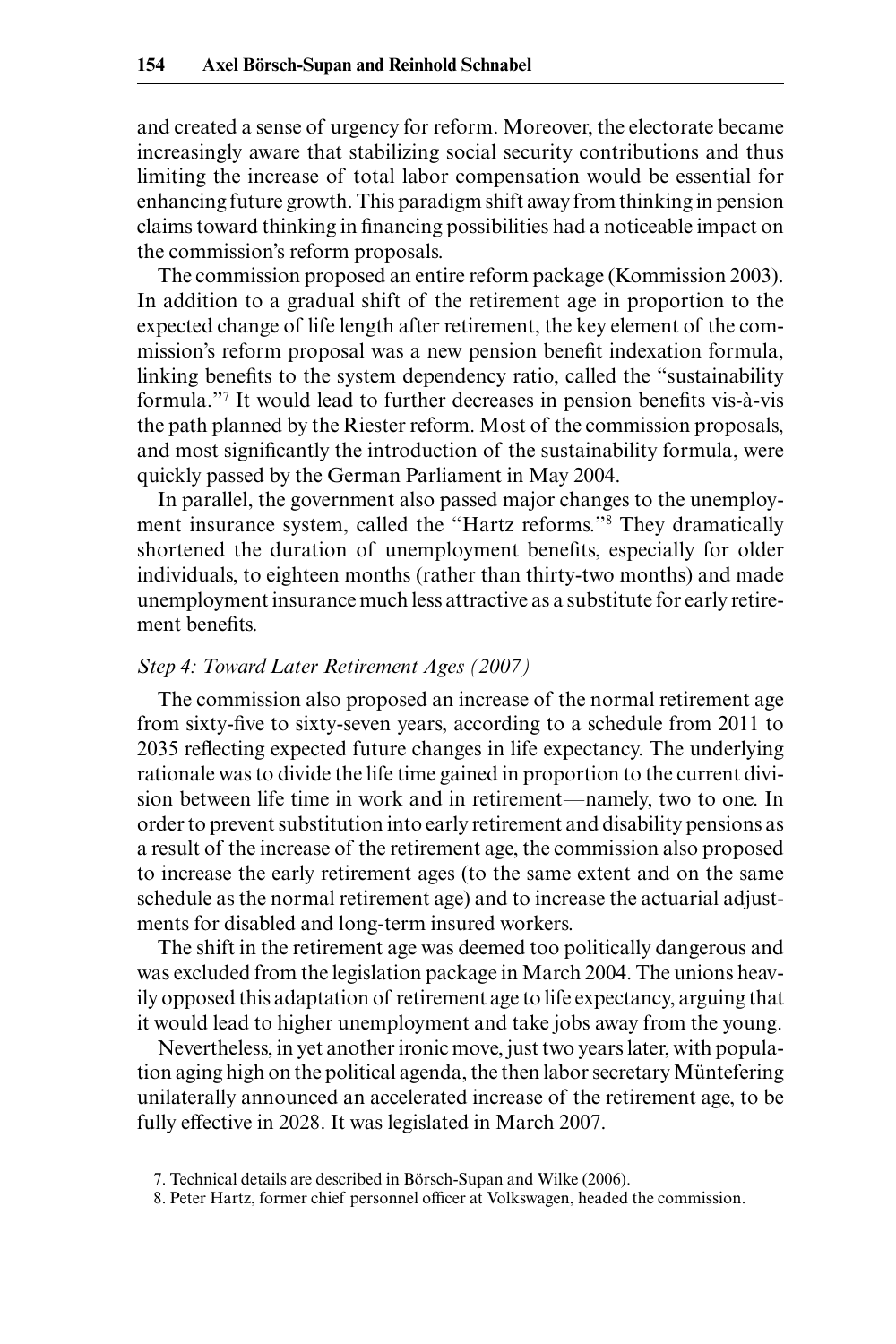#### 5.2.4 Phase 4: Reform Backlash?

The increase of the retirement age angered the left wing and was watered down by exemptions for those workers who had forty-five years of service. This may have been the beginning of a period of reform backlash. Under increasing pressure from the newly founded "Left Party," the grand coalition government reverted the decision to shorten the duration of unemployment insurance benefits for older workers, which was part of the "Hartz-IV" labor market reform. Moreover, the government decided in the spring of 2008 to make a two- year exemption from the sustainability formula in order to increase pension benefits in 2008 and 2009 when federal elections would be held. Finally, the issue of "blockwise partial retirement"—essentially, an early retirement device—is back on the agenda. It is too early to judge whether these changes will end the phase of sustainability reform and begin a phase of reform rollbacks. It is important to note that the "make place for younger workers" argument is quoted almost always as a motivation to revert earlier reform steps.

### **5.3 Descriptive Analysis: Employment and Retirement Over Time**

As noted, most pension reforms—those that increased generosity as well as those that cut costs to improve sustainability—had immediate consequences for employment and retirement. This section provides a more detailed depiction of employment and retirement patterns between 1960 and 2006. It is based on employment and labor force participation data taken from the German Bureau of the Census ("Mikrozensus"), unemployment figures from the Federal Labor Agency ("Bundesagentur für Arbeit"), and retirement patterns from the German Public Pension Administration ("Deutsche Rentenversicherung Bund").

We first give an extensive description of the employment, unemployment, and retirement patterns before and immediately after the 1972 reform. Subsection 5.3.2 then summarizes the main labor force trends between 1972 and 2006, with particular attention to two further reform steps—namely, the "bridge to retirement" in 1984 and the gradual phase in of actuarial adjustments after 1998. The third subsection is devoted to a detailed analysis of youth (un)employment. Subsection 5.3.4 draws first conclusions from our descriptive analyses.

## 5.3.1 Employment, Unemployment, and Retirement Patterns before and after the 1972 Reform

The 1972 reform was introduced during a time of full employment—or better, even labor shortage. Unemployment rates, quickly declining during the German "economic miracle" in the 1950s, were very low in the 1960s and early 1970s before the first oil shock; see figure 5.2.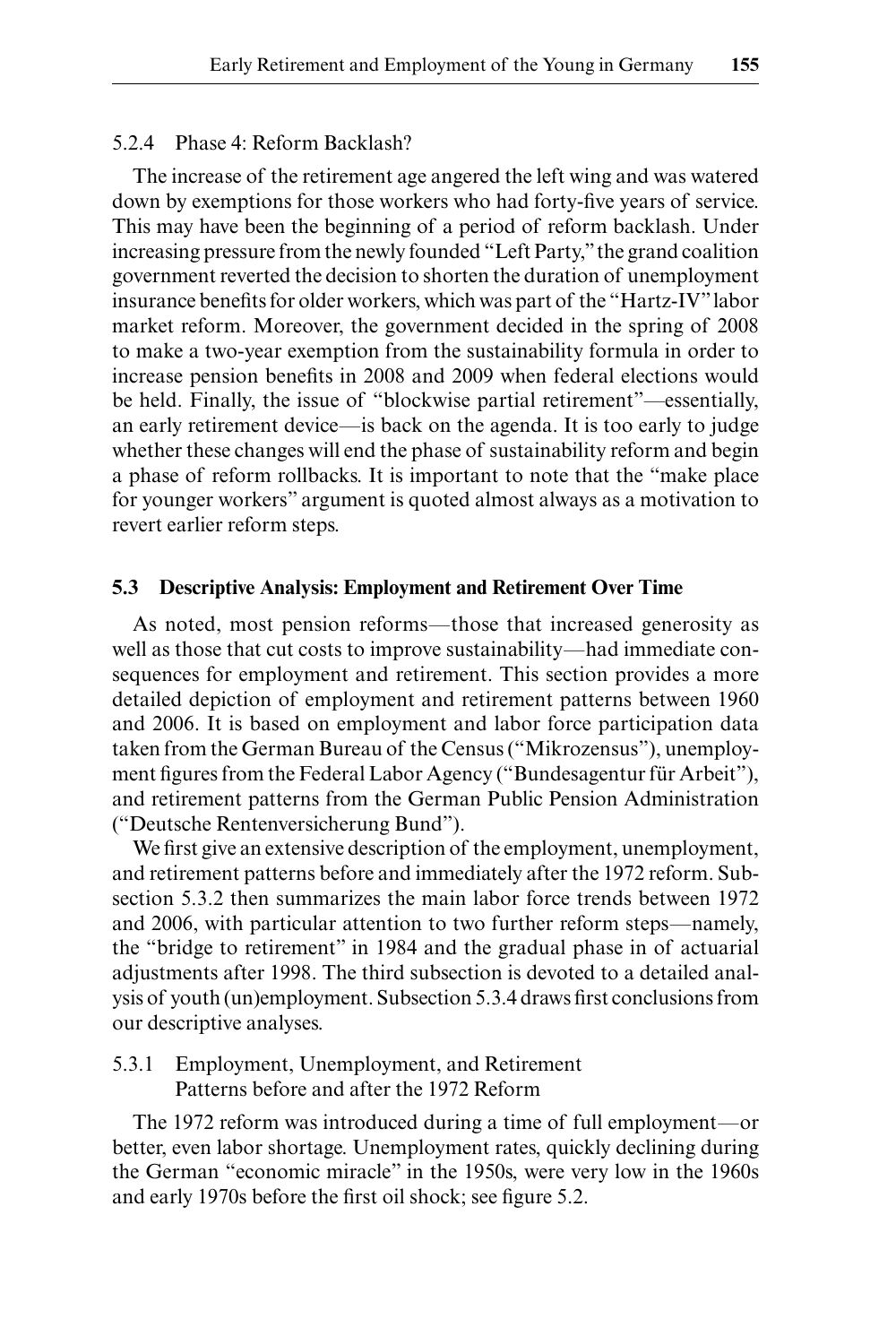

**Fig. 5.2 Unemployment rate in West Germany, 1950 to 1979** *Source:* Statistisches Bundesamt.

Even in the recession year 1967, the aggregate unemployment rate barely exceeded 1 percent. As a matter of fact, companies were forced to hire millions of foreign workers from southern Europe and Turkey to overcome serious problems of labor shortage. Therefore, the pension reform of 1972 (indicated by the dotted line in figure  $5.2$  and drafted well before that year) was certainly not motivated by labor market problems of the young. The unemployment rate of young workers below age twenty-five was about the same as the average rate of 0.7 percent in the prereform year 1971; see table 5.1. During the sixties and early seventies, youth unemployment was consistently low and about the same level as unemployment of prime age workers (age twenty-five to fifty-four).

The unemployment rate of elderly workers was only slightly higher at 1.06 percent in the prereform year 1971. During the recession of 1967, the unemployment rate of the elderly jumped to 3.6 percent, which was twice the average rate. However, it is also unlikely that labor market problems of the elderly motivated the pension reform of 1972, given that unemployment of the elderly normalized to levels around 1 percent immediately after the recession of  $1967$  (figure 5.2).

The 1972 reform had an immediate effect on the labor force participation of older men.<sup>9</sup> Figure 5.3 shows the dramatic decline of the mean retirement age from about age sixty-five years in the years preceding the reform to about age 62.5 after the reform. The subsequent stability of the retirement age during the eighties and nineties is remarkable; a significant change occurred only after the year 2000.

The effect of the 1972 reform is particularly pronounced as a change in

<sup>9.</sup> The law did not change the much earlier retirement age for women.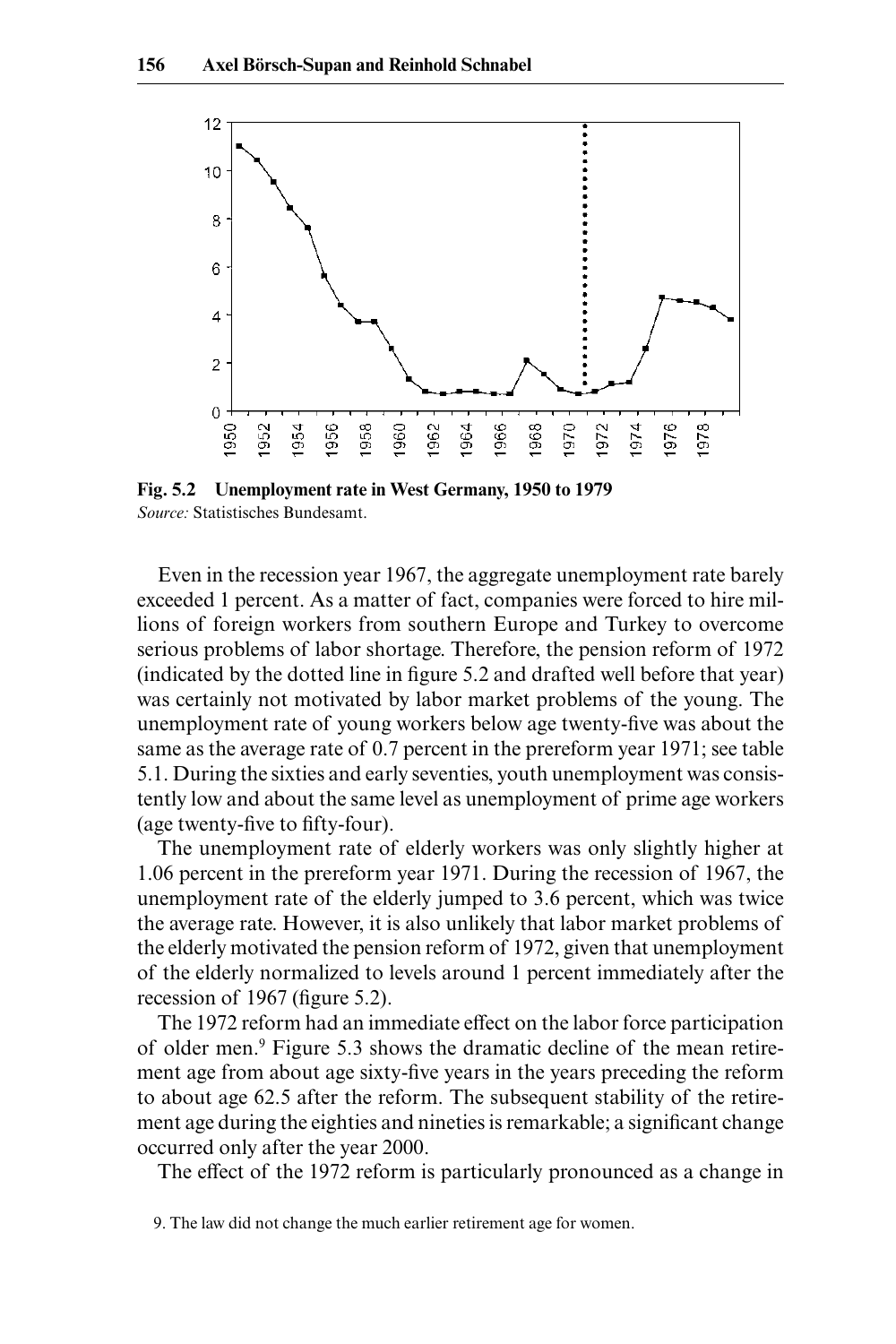the most frequently chosen retirement age; see figure 5.4. Before the 1972 reform, the most frequent retirement age was sixty-five—the statutory retirement age—with retirement before that date only due to disability. In 1975, two peaks emerged: age sixty-five—the statutory retirement age and age sixty- three—the new early eligibility age. In 1980, age sixty became

| Table 5.1<br>All | Unemployment rates by demographic groups in year 1971 $(\%)$ |         |          |              |           |  |  |
|------------------|--------------------------------------------------------------|---------|----------|--------------|-----------|--|--|
|                  | Males                                                        | Females | Aee < 25 | Age 25 to 54 | Age $55+$ |  |  |
| 0.70             | 0.6                                                          | 09      | 0.76     | 0.59         | 1.06      |  |  |

*Source:* Statistisches Bundesamt.



Fig. 5.3 Mean retirement age, old-age pensions, males

*Source:* Deutsche Rentenversicherung Bund, Rentenzugangsstatistik.



**Fig. 5.4 Distribution of retirement ages: Males** *Source:* Deutsche Rentenversicherung Bund, Rentenzugangsstatistik.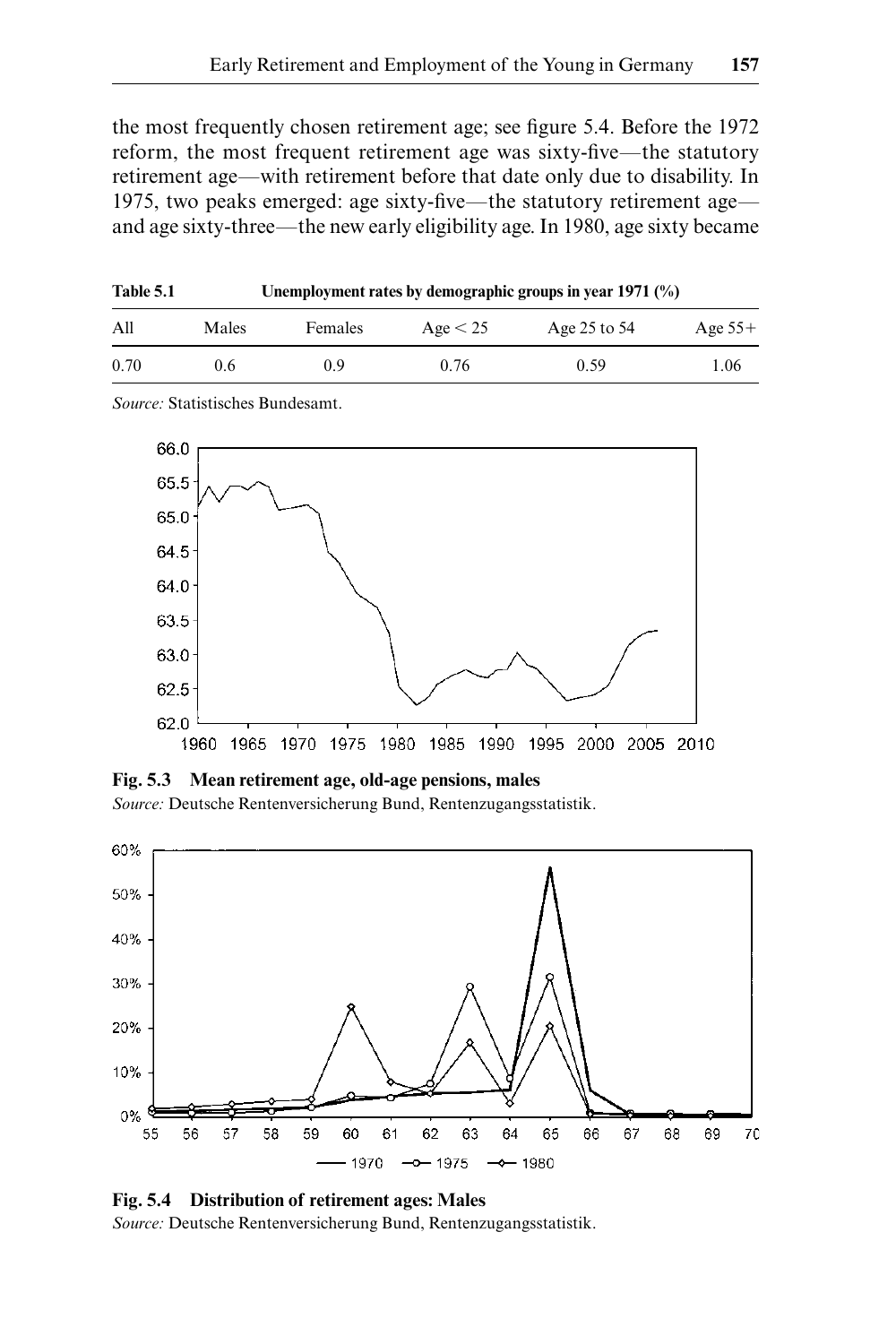

**Fig. 5.5 Pathways to retirement**

*Source:* Deutsche Rentenversicherung Bund, Rentenzugangsstatistik.

the most frequent actual retirement age, reflecting the various exemptions from the early eligibility age of sixty- three that were due to unemployment, among other things.

The 1972 reform law also dramatically changed the pathways to retirement for men; see figure 5.5. The new "flexible retirement" at age sixty-three became very popular and replaced a substantial portion of disability pensions. After a short while, however, people discovered that the newly introduced old- age pensions for the disabled and/or unemployed were even more attractive, creating the spike at age sixty that is visible in figure 5.4. Note that there was no corresponding change in retirement pathways of women, who were not affected by the 1972 reform.

#### 5.3.2 Employment and Unemployment after the 1972 Reform

Labor force participation of the elderly dropped immediately after 1972 see figure 5.6—reflecting the earlier exit from the labor force (the first vertical bar indicates the 1972 reform). By the end of the eighties, only 30 percent of the age group sixty to sixty- four were employed.

However, this did not seem to help the young, whose labor force participation actually fell in parallel to labor force participation of the old. The youth unemployment rate actually jumped to 5.6 percent in 1975 and remained at that level until 1978; see figure 5.7.

The cause for the dramatic change in labor market conditions after 1973 was the first oil shock. Unemployment rose to new levels in Germany, reaching 4 percent in 1975. The youth workforce was hit most by that recession. Youth unemployment became a major political concern at the end of the seventies. This was also connected to the concern that the large size of the baby boom generations might cause additional problems.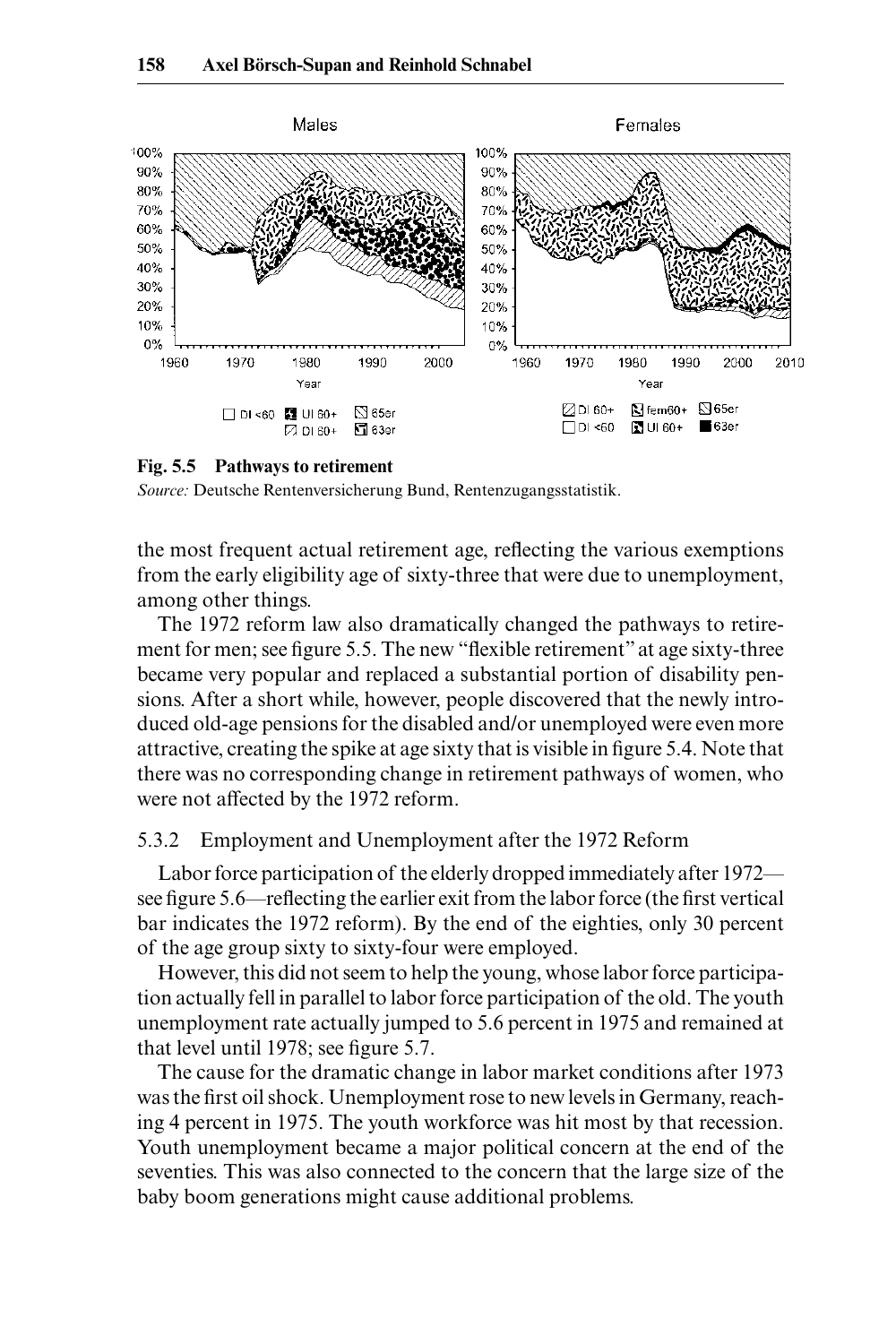

**Fig. 5.6 Labor force participation of youth, young and elderly males** *Source:* German Mikrozensus.



**Fig. 5.7 Unemployment rates, 1966 to 2006, by age groups (West Germany)** *Source:* Bundesagentur für Arbeit.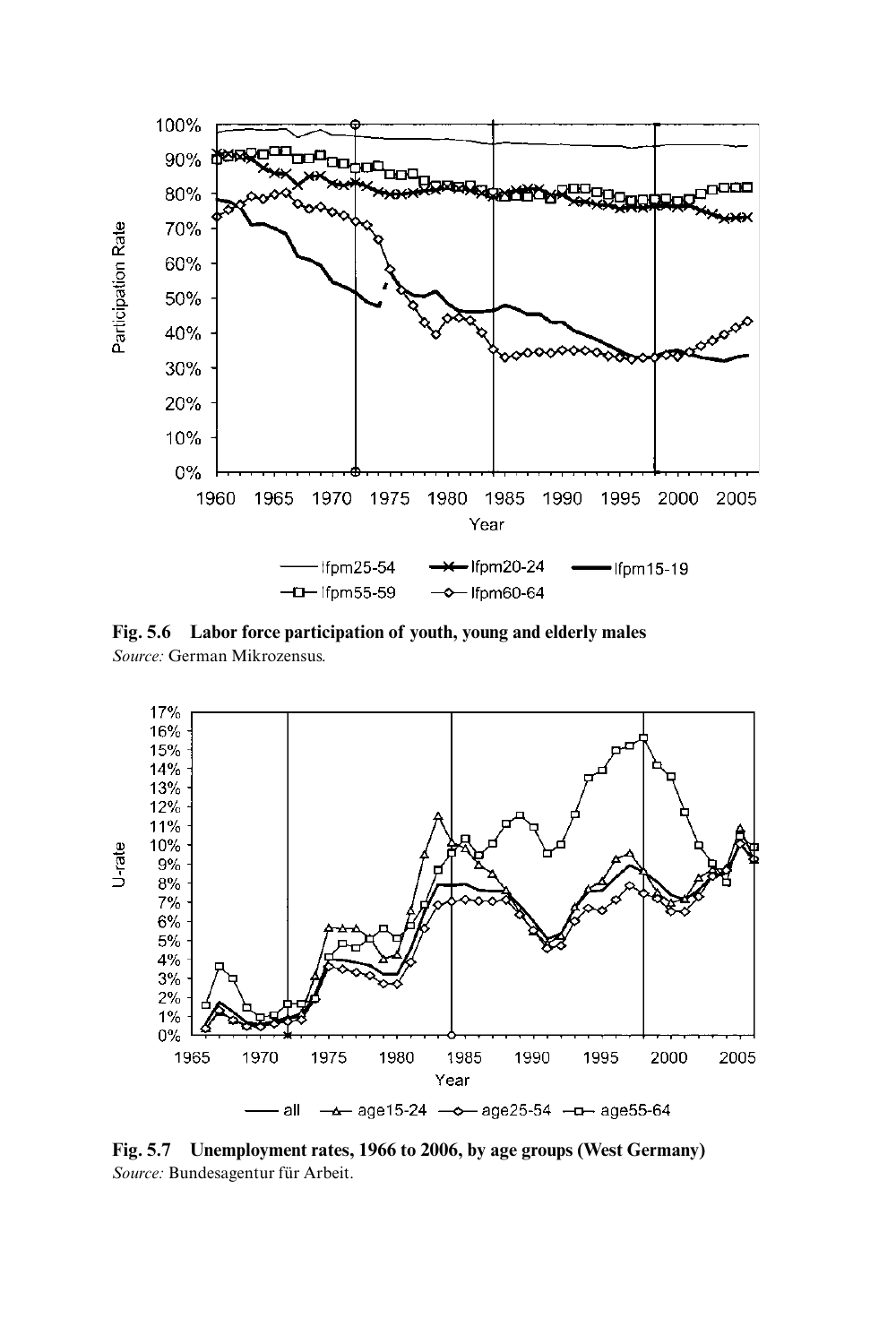A new problem evolved in the 1980s: unemployment did not return to prerecession levels after the first oil shock. Instead, it remained high and exhibited the pattern of a hysteresis problem. This pattern was repeated in each of the following business cycles. Unemployment rates hit a high in the winter of 2004/2005.

In 1984, the "bridge to retirement" (see section 5.2) was introduced (indicated by the second vertical bar in figures 5.6 and 5.7). It decreased employment of individuals aged fifty-five to fifty-nine (see figure 5.6). At the same time, their unemployment rate went up dramatically, indicating the popularity of using unemployment insurance as an early retirement pathway (figure 5.7). The employment effects on the young, however, did not go up in response (figure 5.6), as those who believe in the "boxed economy view" would have predicted.

Another reform step is indicated by the third vertical bar in figures 5.6 and 5.7. It represents the phasing in of "actuarial" adjustments after 1998. Figures 5.3 and 5.6 show the trend reversal of employment of the elderly: labor force participation increases from 30 percent to 40 percent in the age group from sixty to sixty-four years.

#### 5.3.3 Employment and Unemployment of the Young

Labor force participation of the young (ages fifteen to nineteen) was as high as 80 percent in 1960. It dropped below 50 percent due to extended schooling (introduction of tenth grade in middle school) and rising participation in higher education (gymnasium, college) well before the 1973 recession; see figure 5.8.

The main expansion of education took place in the years from 1960 to 1974—that is, during times of full employment: the number of the young in education doubled from 20 percent to 40 percent in the years between 1960 and 1974. Extended general schooling was not a device to take youth from the unemployment rolls; if anything, it aggravated labor shortages.

Unemployment rose quickly after 1974. If extended education had been a substitute for unemployment in those years, we would expect increasing education during times of rising unemployment (i.e., 1974 to 1977, 1980 to 1983). Education rates, however, stayed fairly constant around 40 percent from 1974 to 1990.

College enrollment increased linearly from 1960 to 2003, very independently from economic booms and busts. Enrollment as a fraction of the population at ages nineteen to twenty- nine was 3 percent in 1960, 8.5 percent in 1974, 12.8 percent in 1988, and 18.5 percent in 2002.

#### 5.3.4 Conclusions from the Descriptive Analysis

Combining the insights from sections 5.2 and 5.3, the following four conclusions can be drawn: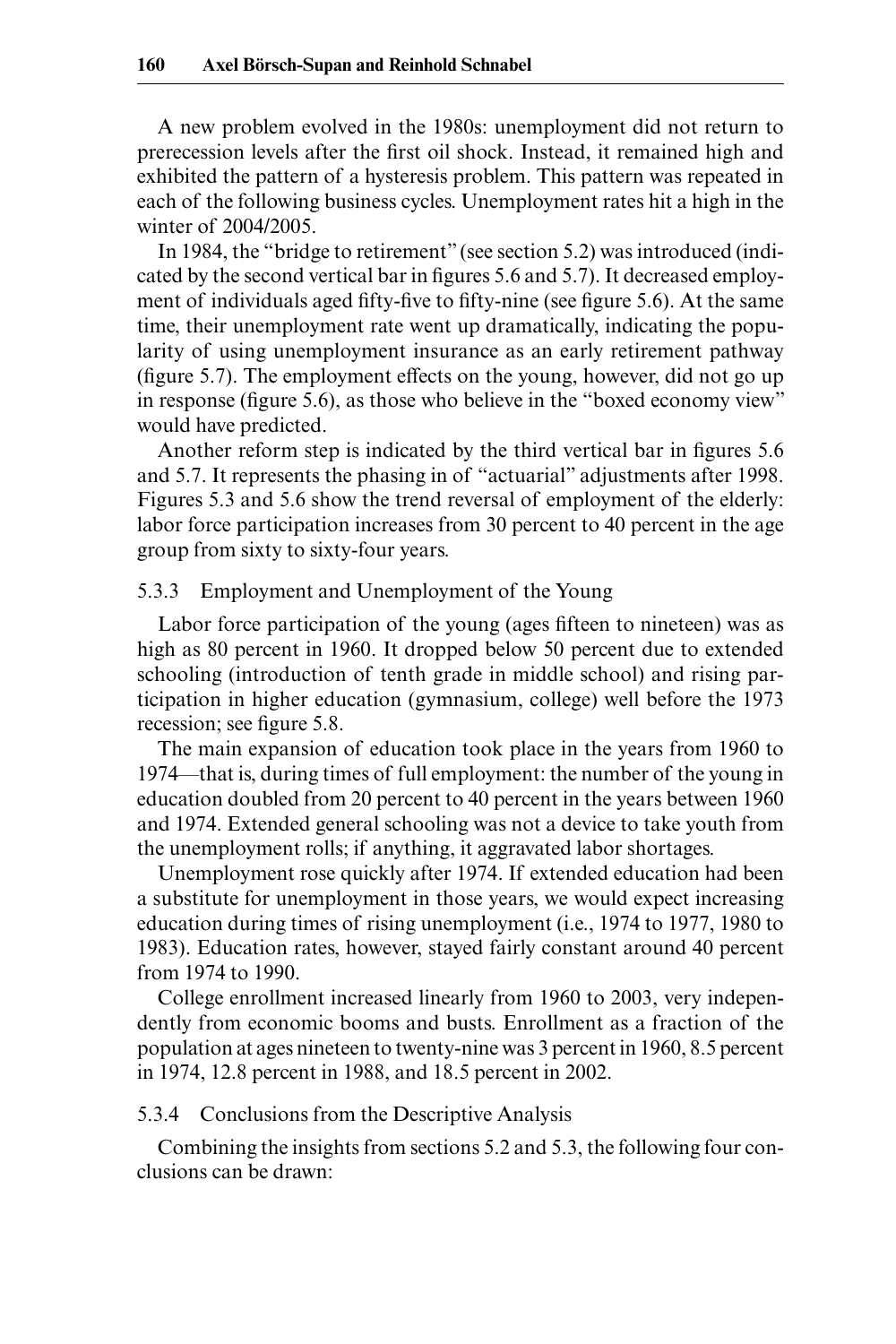

**Fig. 5.8 Youth employment, unemployment, education, and college**

*Source:* Own calculations based on the German Mikrozensus (Statistisches Bundesamt 2007) and unemployment statistics (Bundesagentur für Arbeit 2008).

- The 1972 reform was not driven by labor market considerations. It dramatically reduced retirement age, labor force participation, and employment of older individuals. In spite of the dramatic reduction of old-age employment in the aftermath of the 1972 reform, youth employment did not increase.
- The "bridge to retirement" introduced in 1984 further decreased employment of individuals aged fifty-five to fifty-nine. Their unemployment rate went up dramatically, indicating the popularity of using unemployment insurance as an early retirement pathway. Employment of the young, however, did not go up in response.
- The phasing in of "actuarial" adjustments after 1998 reversed the trend of early retirement. Employment increased from 30 percent to 40 percent in the age group from sixty to sixty- four years. There is a very slight concurrent decrease in employment of the young.
- Increasing education from 1960 to 1974 was not driven by labor market problems of the young. Over the entire period (1960 to 2006), there is no correlation between the uptake of education and youth unemployment.

Hence, the "boxed economy view" is not supported by the employment trends from 1960 to 2006. In almost all cases, employment of the young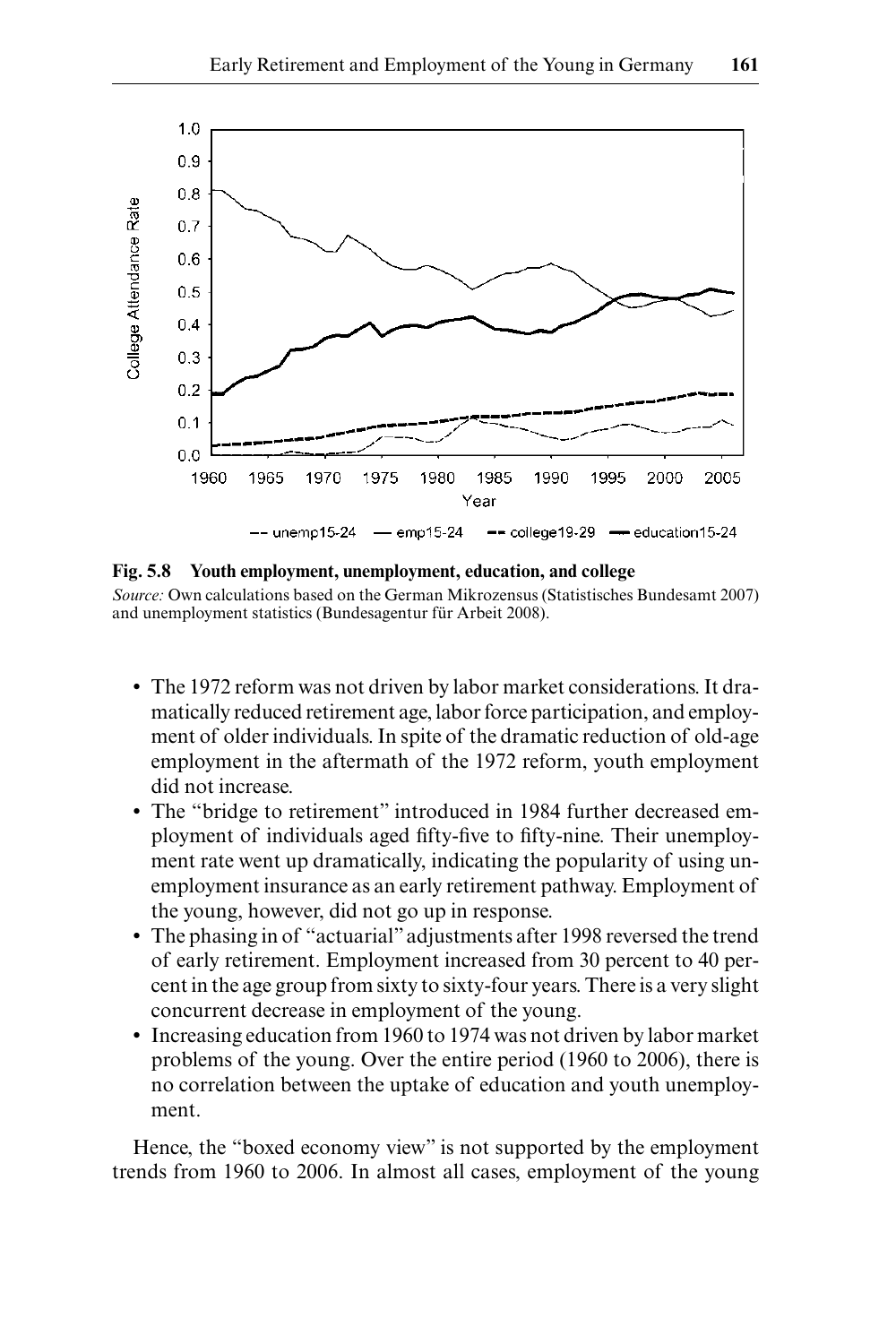and the old moved in tandem up or down. The only exception is the time after 1998. We claim, however, that the slight decrease in employment of the young is a reflection of the business cycle and not a response to the introduction of actuarial adjustments. In order to show this claim, we proceed to a more analytical approach in the following section.

# **5.4 Regression Analysis: Effects on the Young**

Our regression analysis is based on the assumption that an exogenous policy  $Z(t)$  changes the labor supply of the elderly—for example, by raising the implicit tax on labor for the elderly. In our earlier work, we have shown that such a change in the incentives to retire significantly affects the employment of the *elderly.* In this section, we focus on the empirical effects of early retirement policies on the employment of the *young,* focusing on three labor market outcomes:

- EMP $(a, y)$  = employment rate (employment in age group *a* in year *y*/population in age group *a* in year *y*)
- UE(*a*, *y*) = unemployment rate (unemployed persons in age group *a* in year *y*/labor force participation in age group *a* in year *y*)
- $SCH(y) =$  educational participation of the young (persons in education in age group fifteen to twenty-four in year *y*/population aged fifteen to twenty- four in year *y*)

We use age group fifteen to twenty-four to indicate young individuals because of the specific German system of schooling and training. The regular school leaving age used to be fifteen (after ninth grade). This was followed by an apprenticeship, which counts as employment, and combined on- the- job training and work on four days with formal schooling on one day per week. Prime aged individuals are defined as aged between twenty-five and fifty-four.

5.4.1 Labor Outcome for the Young as Function of Elderly Employment

We first regress the labor outcome variables of young and prime aged individuals on the elderly employment variable. Results are shown in table 5.2. The first panel shows the coefficients of elderly employment without controls, the second panel with controls. These controls should account for general macroeconomic effects and include gross domestic product (GDP) per capita and the growth rate of GDP per capita, plus the average wage and the effective minimum wage (social assistance benefits on an hourly basis).

Each panel of table 5.2 includes four different specifications: a regression in levels, a regression in levels with a three- year lagged dependent variable, a regression in differences (five years), and a regression in log differences.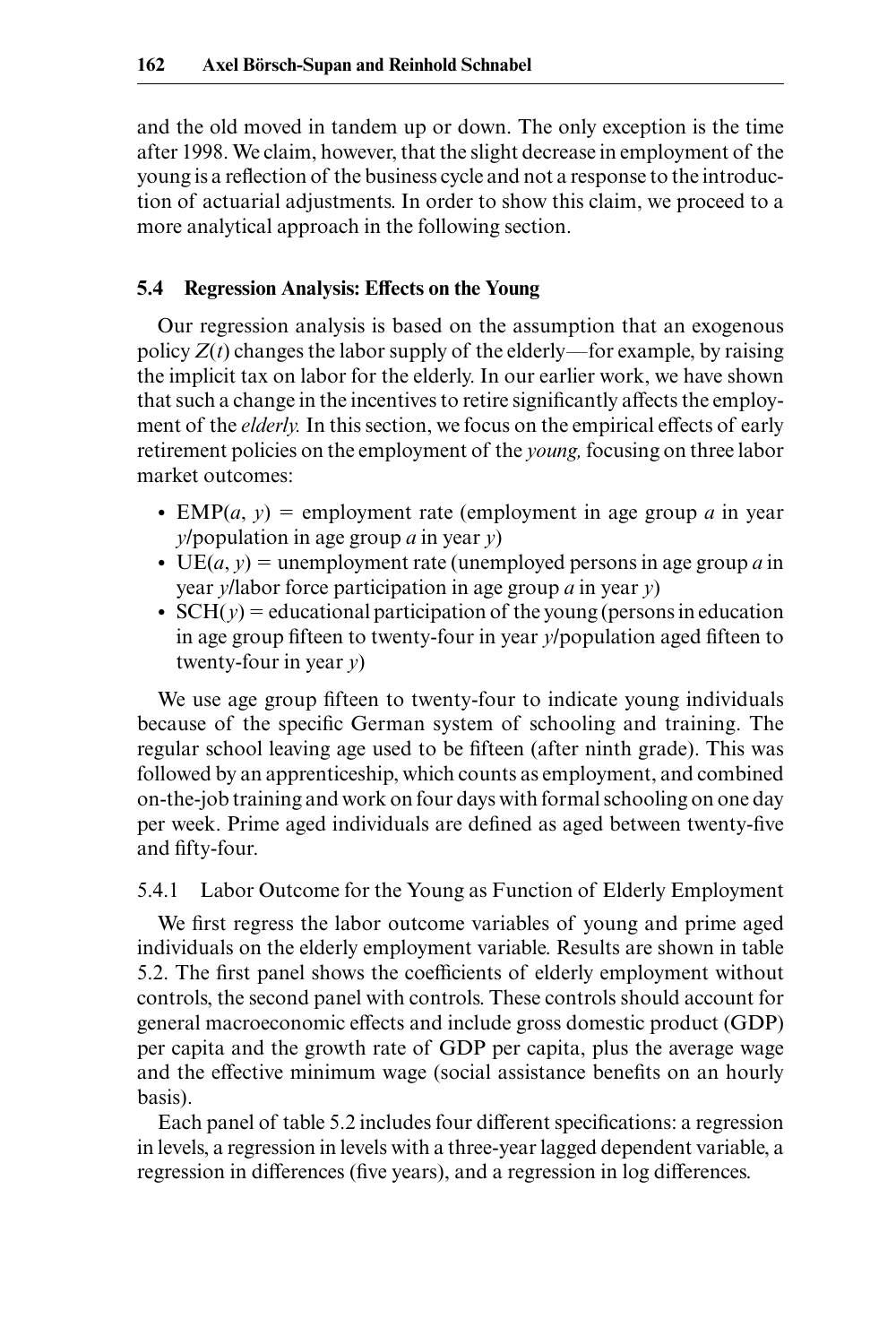|                      | Youth, 15 to 24 |               |              | Prime age, 25 to 54 |            |  |
|----------------------|-----------------|---------------|--------------|---------------------|------------|--|
|                      | Unemployment    | Employment    | School       | Unemployment        | Employment |  |
|                      |                 | No controls   |              |                     |            |  |
| Levels               | $-.5069**$      | $1.3025**$    | $-63.9830**$ | $-.4003**$          | $-.3557**$ |  |
|                      | (.0545)         | (.1825)       | (8.7886)     | (.0511)             | (.0732)    |  |
| Three-year lag on    | $-.4768**$      | $1.1500**$    | $-67.6406**$ | $-.4265**$          | $-.4167**$ |  |
| elderly employment   | (.0533)         | (.1457)       | (6.6038)     | (.0409)             | (.0582)    |  |
| Five-year difference | .0107           | $-.4804**$    | .4896        | .0710               | $.3426**$  |  |
|                      | (.0911)         | (.2184)       | (3.2134)     | (.0630)             | (.0940)    |  |
| Five-year difference | $-1.5536$       | $-.2452$      | $-.0310$     | $-1.036$            | $.2075**$  |  |
| in logs              | (1.6741)        | (.1632)       | (.0881)      | (1.8496)            | (.0578)    |  |
|                      |                 | With controls |              |                     |            |  |
| Levels               | $-.2535**$      | $-.3641$      | $-9.7485**$  | $-.1267$            | $-.0879$   |  |
|                      | (.1374)         | (.2335)       | (4.1037)     | (.0930)             | (.0689)    |  |
| Three-year lag on    | $-.1666**$      | $-.3680**$    | 1.2367       | $-.1285**$          | $-.0058$   |  |
| elderly employment   | (.0848)         | (.1311)       | (2.4476)     | (.06315)            | (.0502)    |  |
| Five-year difference | $-.0024$        | $-.4709**$    | $-.1026$     | .0692               | $.3509**$  |  |
|                      | (.0963)         | (.2361)       | (3.3805)     | (.0657)             | (.0980)    |  |
| Five-year difference | $-1.5023$       | $-.2389$      | $-.0415$     | $-.9751$            | $.2156**$  |  |
| in logs              | (1.7613)        | (.1760)       | (.0931)      | (1.9131)            | (.0614)    |  |

#### **Table 5.2 Labor market outcomes of young and prime aged persons as a function of elderly employment**

*Notes:* Reported is the coefficient of elderly employment. Standard errors in parentheses. Significant effects in bold and marked with asterisks. Estimates in accordance with the boxed economy view are italicized. Controls include GDP per capita, growth rate of GDP per capita, minimum wage equivalent, and average wage. Data from 1960 to 2006, men and women.

∗∗Signifi cant at the 5 percent level.

Results are very sensitive to the specification chosen. However, there are very few specifications that support the "lump of labor" view (marked in bold italics). In many more specifications, higher employment of the elderly goes hand in hand with higher employment and lower unemployment of the young (marked in bold). The "effect" of elderly employment on unemployment of the young is either significantly negative, or it is insignificant. The same holds for the relation between elderly employment and unemployment of prime age persons, once controls are active.

The relation between employment of younger and elderly persons seems to be a bit more complicated. Most of the coefficients indicate a positive relationship. Only for the employment of prime age persons do we get a significant negative relationship.

Adding controls to the specification reduces the effects of elderly employment in general. A notable exception is the five-year difference effect on prime age employment. Here, we see that the strong positive effect of elderly employment on prime age employment remains strongly positive.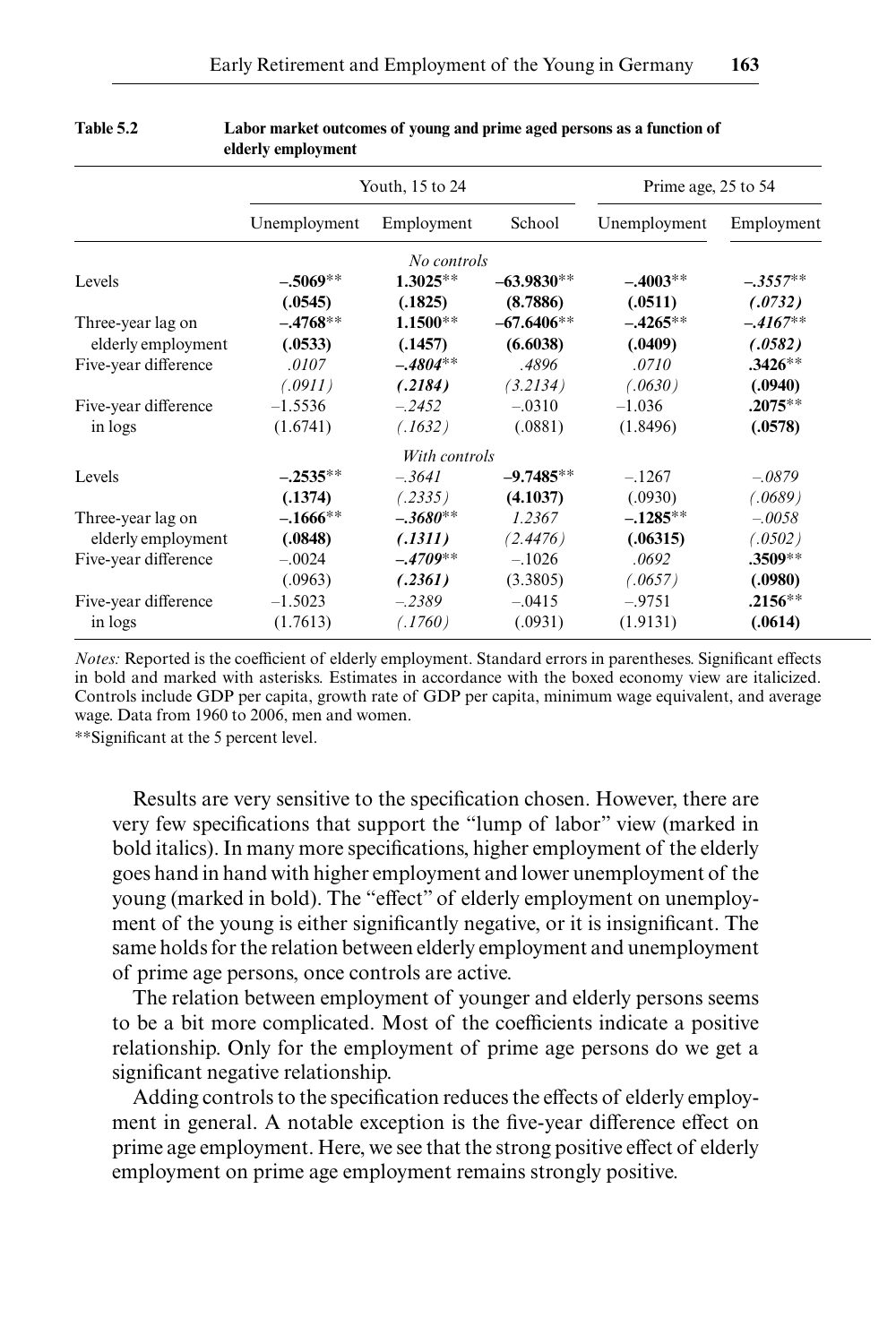# 5.4.2 Labor Outcome for the Young as Function of Incentives to Retire Early

We first calculate the incentives to retire. We do this separately for men and women. We use two incentive variables used in our earlier work—namely, social security wealth (SSW) and peak value (PV). We compute these values considering two pathways to retirement: disability retirement and old-age retirement. We weight the two incentive measures using the probability to retire through disability.

We then combine the two incentive variables as follows. Let social security wealth at age *a* in year *y* be denoted by SSW(*a*, *y*) and peak value by  $PV<sup>*</sup>(a, y)$ . Then, our comprehensive incentive measure is defined as

$$
I(a, y) = \{SSW(a, y) + \alpha[SSW(a, y) - PV^*(a, y)]\}
$$

with weight

$$
\alpha=(1-r)^{(a^*-a)}.
$$

We set *r* equal to 3 percent; *a*<sup>\*</sup> denotes the age at which SSW is maximized. If pension benefits are unavailable at age  $a$ , then the pension in the given year is set to zero.

Finally, we combine values for men and women using weights of the labor force participation of males and females by age and year.

The results for the regressions on the incentives variable are presented in table 5.3. Again, we report the results for two age groups, with and without controls, for level and first differences and for various outcome measures.

|            | Youth, 15 to 24 |            |               | Prime age, 25 to 54 |            | Elderly    |  |
|------------|-----------------|------------|---------------|---------------------|------------|------------|--|
|            | Unemployment    | Employment | School        | Unemployment        | Employment | Employment |  |
|            |                 |            | No controls   |                     |            |            |  |
| Levels     | $.1547**$       | $-.4888**$ | 23.939**      | $.1377**$           | $.1571**$  | $-.2189**$ |  |
|            | (.0171)         | (.0379)    | (1.803)       | (.0128)             | (.0151)    | (.0323)    |  |
| First      | $-.3775$        | .0742      | $-.8753$      | $-.2503$            | .0287      | .0366      |  |
| difference | (.5855)         | (.0581)    | (.4957)       | (.5968)             | (.0194)    | (.0259)    |  |
|            |                 |            | With controls |                     |            |            |  |
| Levels     | $.1015**$       | $-.0717$   | .3597         | $.0708**$           | $-.0374**$ | .0163      |  |
|            | (.0250)         | (.0530)    | (.8262)       | (.0184)             | (.0149)    | (.0362)    |  |
| First      | $-.0107$        | $-.0081$   | $-.4632$      | .3506               | .0091      | .0168      |  |
| difference | (.0172)         | (.0358)    | (.5107)       | (.5222)             | (.0159)    | (.0569)    |  |

| <b>Table 5.3</b> | Labor market outcomes of young and prime aged persons as a function of incentives |
|------------------|-----------------------------------------------------------------------------------|
|                  | to retire early                                                                   |

*Notes:* Reported is the coefficient of the comprehensive incentive variable. Standard errors in parentheses. Significant effects in bold and marked with asterisks. Estimates in accordance with the boxed economy view are italicized. Controls include GDP per capita, growth rate of GDP per capita, minimum wage equivalent, and average wage. Data from 1960 to 2006, men and women.

∗∗Signifi cant at the 5 percent level.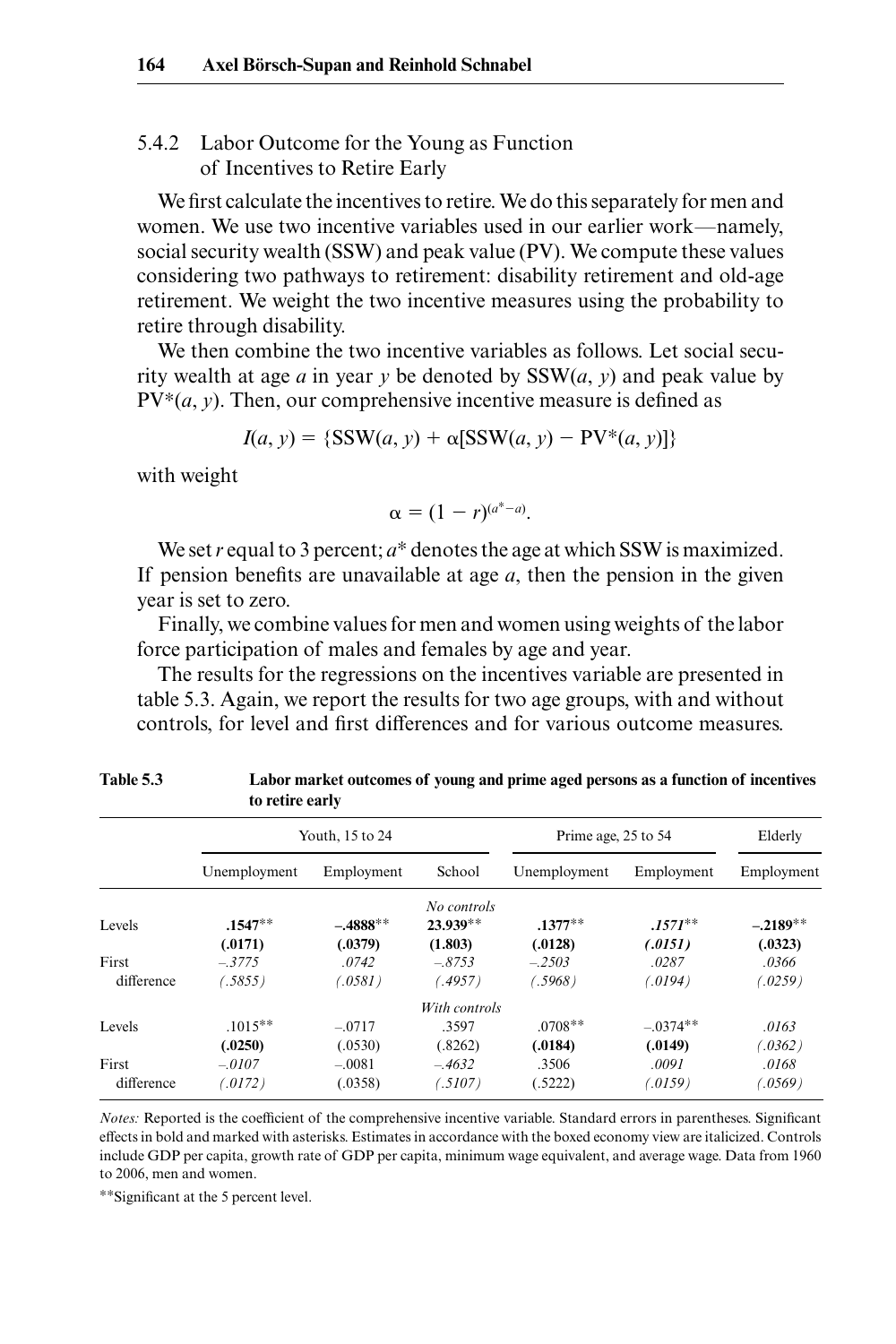In addition, we report the effect of incentives on elderly employment in the last column of table 5.2.

Looking at the first row of results (in levels), we see that stronger incentives to retire early reduce employment of the younger age groups and increase their unemployment. The last column shows the expected negative impact on old-age employment. However, switching to a first-difference specification renders the results insignificant. (A similar result is obtained with a five-year difference specification.)

Adding controls mitigates the statistical relationship between incentives and employment measures in the level specification. The signs remain unchanged. We do not display in the table the relationship between elderly employment and young employment. Adding controls in the difference specification does not change results, either; the first-difference results remain insignificant, with or without controls.

## **5.5 Conclusions**

The provisions driving workers into early retirement are often motivated by "making room for the young." Underlying this is the popular belief that employment of older individuals crowds out employment of younger individuals. Such beliefs play a strong role in the current German discussion about increasing the retirement age from sixty-five to sixty-seven.

This chapter shows that there is no empirical evidence for this belief. In fact, if there is a link at all, the German data reveal that higher employment of older individuals is positively correlated with higher employment of the young. We first looked at employment trends between 1960 and 2006. In almost all cases, employment of the young and the old moved in tandem up or down.

We gave particular attention to those time periods after pension reforms when those pension reforms were prima facie not motivated by labor market concerns. This avoids potential endogeneity issues. Good cases are the 1972 reform—which dramatically expanded the German public pension system—and the 1992 reform—which started a cost-cutting reform process. Again, employment of the young and employment of the old were positively correlated in the aftermath of these reforms.

Finally, we used various regression approaches to purge this correlation from business cycle effects and to study the direct effect of early retirement incentives on youth and prime age employment. The results vary considerably across specifications; many remain insignificant. Of the significant ones, few specifications follow the "boxed economy view," while many more support the positive correlation visible in the time series data.

Hence, the suggestive power of the often invoked analogy of a small enterprise with a fixed and small number of clients as a model for the entire economy is grossly misleading. In contrast to a small enterprise, entire